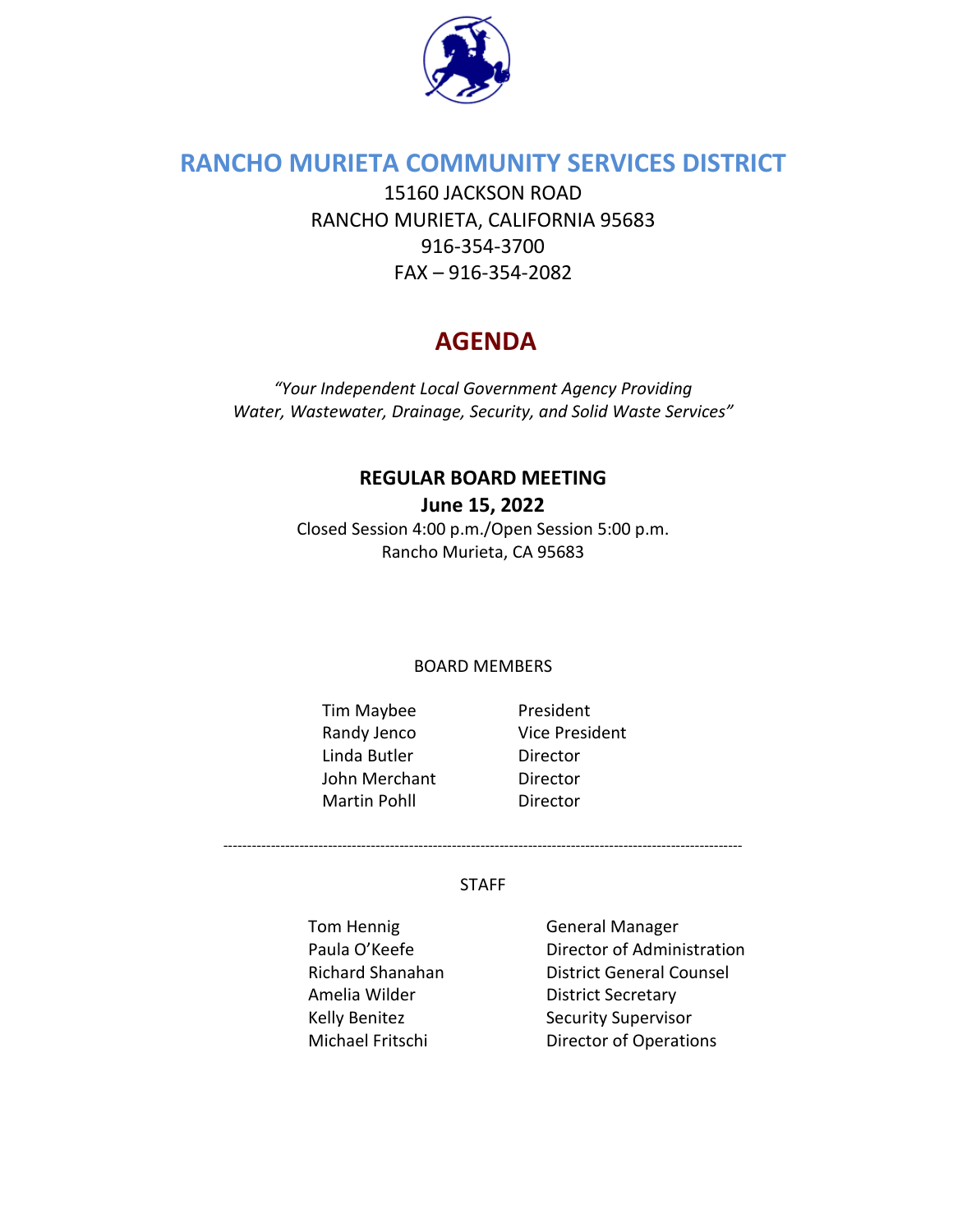## **RANCHO MURIETA COMMUNITY SERVICES DISTRICT**

#### June 15, 2022 REGULAR BOARD MEETING Call to Order Closed Session 4:00 p.m./Open Session 5:00 p.m.

Note that this meeting will be held in-person at the address set forth above, and not via videoconference. In order to comply with the State's COVID-related Guidance for the use of face coverings, it is strongly recommended that all persons, regardless of vaccination status, continue to mask while in indoor public settings and businesses.

All persons present at District meetings will place their cellular devices in silent and/or vibrate mode (no ringing of any kind). During meetings, these devices will be used only for emergency purposes and, if used, the party called/calling will exit the meeting room for conversation. Other electronic and internet enabled devices are to be used in the "silent" mode. Under no circumstances will recording devices or problems associated with them be permitted to interrupt or delay District meetings.

#### **AGENDA**

ESTIMATED RUNNING TIME 5:00

#### **1. CALL TO ORDER** - Determination of Quorum –President Maybee **(Roll Call)**

#### **2. CONSIDER ADOPTION OF AGENDA** (Motion)

*The Board will discuss items on this agenda, and may take action on those items, including informational items and continued items. No action or discussion will be undertaken on any item not appearing on the agenda, except that (1) directors or staff may briefly respond to statements made or questions posed during public comments on non-agenda items, (2) directors or staff may ask a question for clarification, make a brief announcement, or make a brief report on his or her own activities, (3) a director may request staff to report back to the Board at a subsequent meeting concerning any matter or request staff to place a matter on a future Board meeting agenda, and (4) the Board may add an item to the agenda by a two-thirds vote determining that there is a need to take immediate action and that the need for action came to the District's attention after posting the agenda.*

*The running times listed on this agenda are only estimates and may be discussed earlier or later than shown. At the discretion of the Board, an item may be moved on the agenda and or taken out of order. TIMED ITEMS as specifically noted, such as Hearings or Formal Presentations of community-wide interest, will not be taken up earlier than listed.*

#### **3. CLOSED SESSION**

**A.** *Closed session for public employee performance evaluation of the General Manager position.*

#### **4. OPEN SESSION/REPORT ACTION FROM CLOSED SESSION**

- **5. CONSENT CALENDAR** (Motion) **(Roll Call Vote)** *(5 min.) All items in this agenda item will be approved as one motion if they are not excluded from the motion adopting the consent calendar*. **A.** Approval of Board Meeting and Committee Meeting Minutes
	- *1. May 18, 2022 Regular Board Meeting Minutes*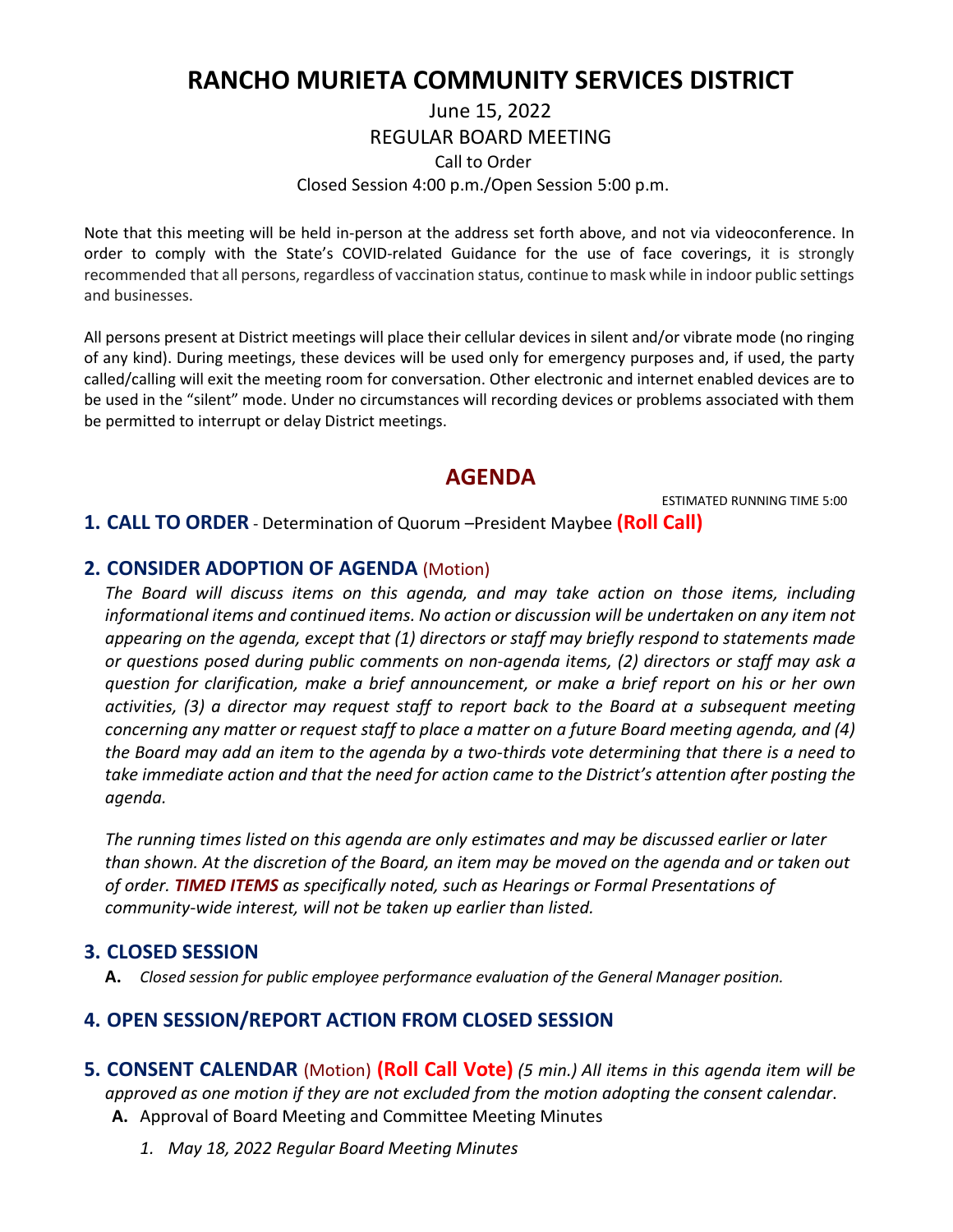- *2. June 1, 2022 Special Board Meeting Minutes – Budget*
- *3. June 2, 2022 Security Committee Meeting Minutes*
- *4. June 2, 2022 Communications and Technology Committee Meeting*
- *5. June 7, 2022 Improvements Committee Meeting Minutes*
- *6. June 7, 2022 Finance Committee Meeting Minutes*
- **B.** Approval of Bills Paid Listing May, 2022

#### **6. STAFF REPORTS** (Receive and File)

- **A.** General Manager's Report
- **B.** Administration/Financial Report
- **C.** Security Report
- **D.** Utilities Report

#### **7. REVIEW DISTRICT MEETING DATES/TIMES FOR JULY 2022**

- **A.** Personnel July 5, 2022 at 7:30 a.m.
- **B.** Improvements July 5, 2022 at 8:00 a.m.
- **C.** Finance July 5, 2022 at 10:00 a.m.
- **D.** Communications July 7, 2022 at 8:30 a.m.
- **E.** Security July 7, 2022 at 10:00 a.m.
- **F.** Regular Board Meeting July 20, 2022 Open Session at 5:00 p.m.

#### **8. CORRESPONDENCE**

**A.** Correspondence from Richard Gehrs

#### **9. COMMENTS FROM THE PUBLIC**

*Members of the public may comment on any item of interest within the subject matter jurisdiction of the District and any item specifically agendized. Members of the public wishing to address a specific agendized item are encouraged to offer their public comment during consideration of that item. With certain exceptions, the Board may not discuss or take action on items that are not on the agenda.* 

*If you wish to address the Board at this time or at the time of an agendized item, as a courtesy, please state your name and address. Speakers presenting individual opinions shall have 3 minutes to speak. Speakers presenting opinions of groups or organizations shall have 5 minutes per group.*

**10. CONSIDER APPROVAL OF CAL-WASTE FRANCHISE AMENDMENT** (Discussion/Action) (Motion) **(Roll Call Vote)**

**11. DISCUSS VOLUNTARY WATER USE RESTRICTIONS** (Discussion/Action) (Motion) **(Roll Call Vote)**